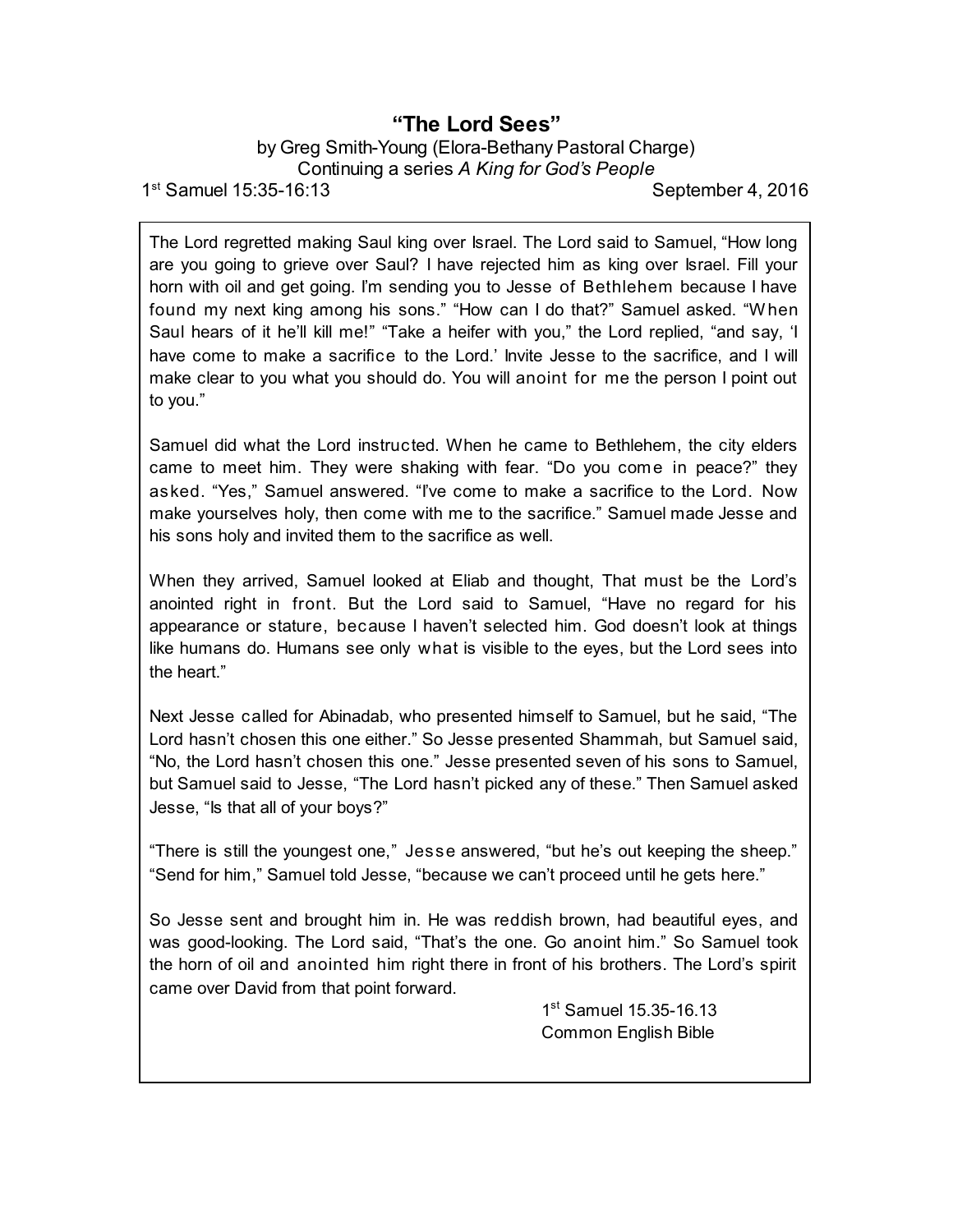*He's sees you when you're sleeping. He knows when you're awake. He knows if you've been bad or good, so be good, for goodness sake!*

No, I'm not even close to being in the Christmas spirit. Besides, except for the swinging rhythm and catchy rhyming, that is a creepy song. Santa Claus, watching all the time, grading what good girls and boys we've been.

Santa has lots of helpers. Elves call at suppertime, saying "our conversation is being recorded for quality assurance purposes." That's pressure! Elves keep track of what I buy, and send carefully-selected advertisements to my Facebook page.

Jeremy Bentham was an English philosopher in the  $18<sup>th</sup>$  century. He designed a prison, where a few guards could see all the inmates, but the inmates could not see the guards. The idea is if you don't know when you're being watched, you'll behave, just in case.<sup>1</sup> Of course, that's for criminals. They'd never do such a thing to us.

> *He's sees you when you're sleeping. He knows when you're awake.*

> > II

Samuel was hoping no one was watching. All the long trip down, from Ramah to Bethlehem, he tried to be unnoticed. $2$ 

Samuel had been a Saul-man. Sure, the old prophet had been very cool to the idea of having a king at all. God's People, Israel, was supposed to be different from the ways of the world. But when God decided to let it happen anyway, and picked Saul, Samuel had high hopes. Now, he was painfully disappointed.

So God sent Samuel to find a new king. The mission was secret. It had to be. Saul was still on the throne. Finding a new king when there is no vacancy for the position is treason! That's why the cover-story of the cow. *"Say you're going to sacrifice it in Bethlehem,"* God advised.

Samuel makes it and gathers the people of Bethlehem together. He makes sure the farmer Jesse and his sons are there. Seven sons. Seven is a complete set.

Samuel studies the first, who looks every bit like a king should. But God says no. Samuel

<https://en.wikipedia.org/wiki/Panopticon>

<sup>2</sup> The southward trip between the towns was about 10 miles, straight. But Samuel had to skirt around Saul's base at Gibeah, then around Jerusalem, which was an enemy city in those days. The path was hilly, he was elderly, and he was leading a cow. All of which would have made for a long, slow journey.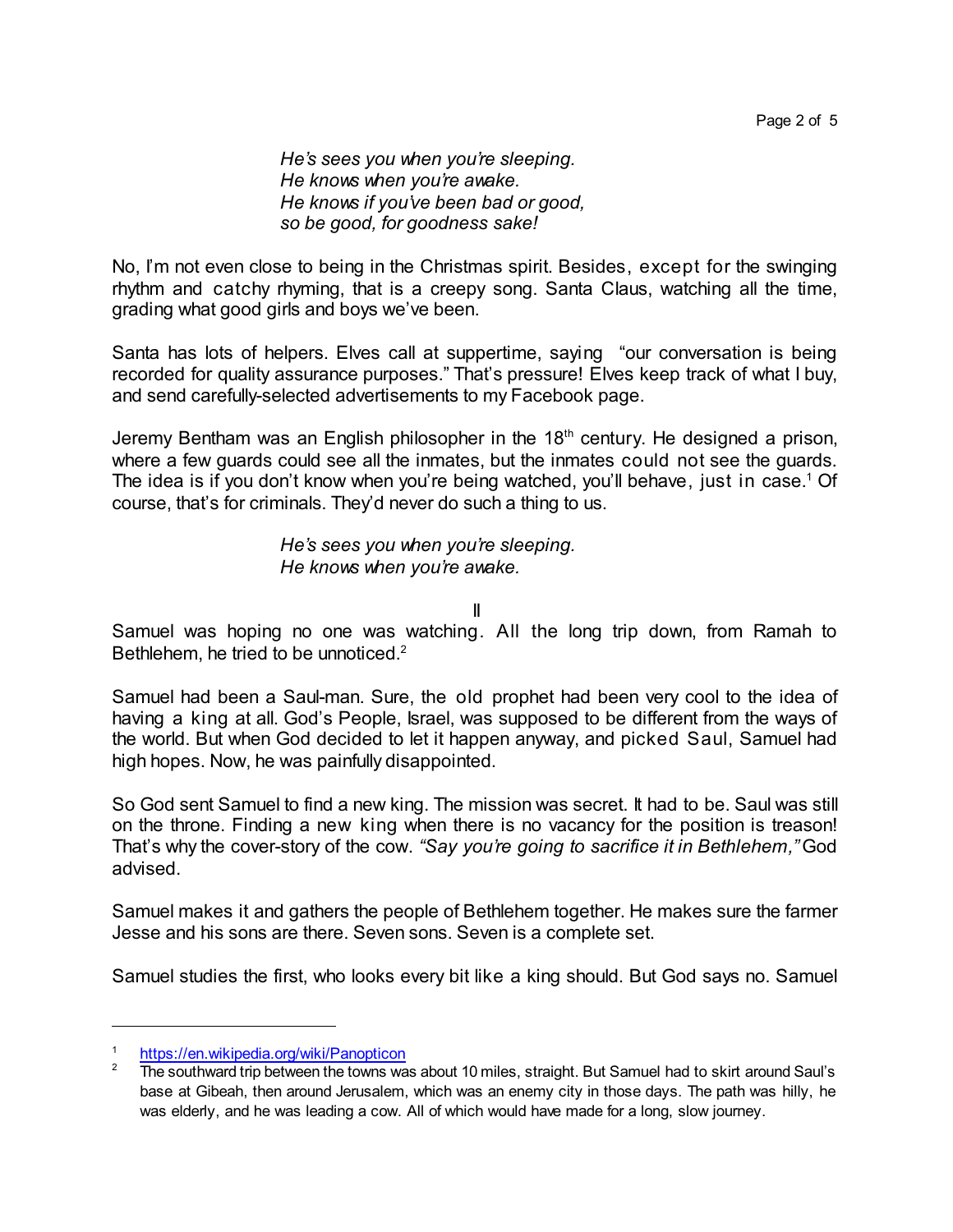studies at the second. God says no. The same with the third, and so on. They have no idea why Samuel is scouting them. No reason to think it is about a new king. All they know is that, whatever Samuel is looking for, none of them has it. The thing is, Samuel does not know what he is looking for either.

All seven. . . . Nothing! *"Got any more?" "Yep. The little one. The runt. Didn't bother getting him an invitation. Someone's gotta look after the sheep." "Get him!"* orders Samuel. They all wait. Jesse, his sons, the elders, and the holy prophet of God wait, while someone finds the boy, brings him in, cleans him up, and shows him to Samuel.

God gives Samuel a nudge (so to speak). This is the one. Number eight. So Samuel anoints little Dave the new king for God's People. I'm guessing Davey has no idea what it is all about. No one sees it, except Samuel, and he has God's help.

III

This year, we're going to keep dropping in on Davey, and see how he does. He must be important. No one comes up more in the Bible than David.<sup>3</sup> He's not always the hero. Sometimes, he is nasty. What did God see in him?

His heart!

*The Lord sees, not as people see. We look on the outward appearance, but the Lord looks on the heart.*

As well as we can know each other, we can only know each other so well. We can only know ourselves so well. Only God can see a person's heart.

Of course,"heart"is a metaphor. We use "heart" to describe emotions, passions, especially love. My daughter, Rachel, is playing Miranda in Shakespeare's *The Tempest*. She has a scene in which she gets engaged to Ferdinand, after a relationship of a few hours. He says to her, "*Here's my hand.*" And she gushes, "*And mine, with my heart in't."* 4

The Hebrew word for heart is *lêb.<sup>5</sup> Leb* has a different sense. In Jewish thought, your *lêb* is the centre of your intellect, your morality, your consciousness of God. Your *lêb* is your will, your intentions.<sup>6</sup>

God sees our *lêb*: what we are all about, what makes us tick, what moves us. God sees

<sup>3</sup> In the English Standard Version, David is spoken of 1141 times, Jesus 966, Moses 852, and Abraham 250.

<sup>&</sup>lt;sup>4</sup> Act III, Scene 1.

<sup>5</sup> Or *lêbâb*.

<sup>&</sup>lt;sup>6</sup> V. Philips Long, "1 Samuel" in John H. Walton (ed), Zondervan Illustrated Bible Backgrounds Commentary Volume 2 (Grand Rapids: Zondervan, 2009), 342.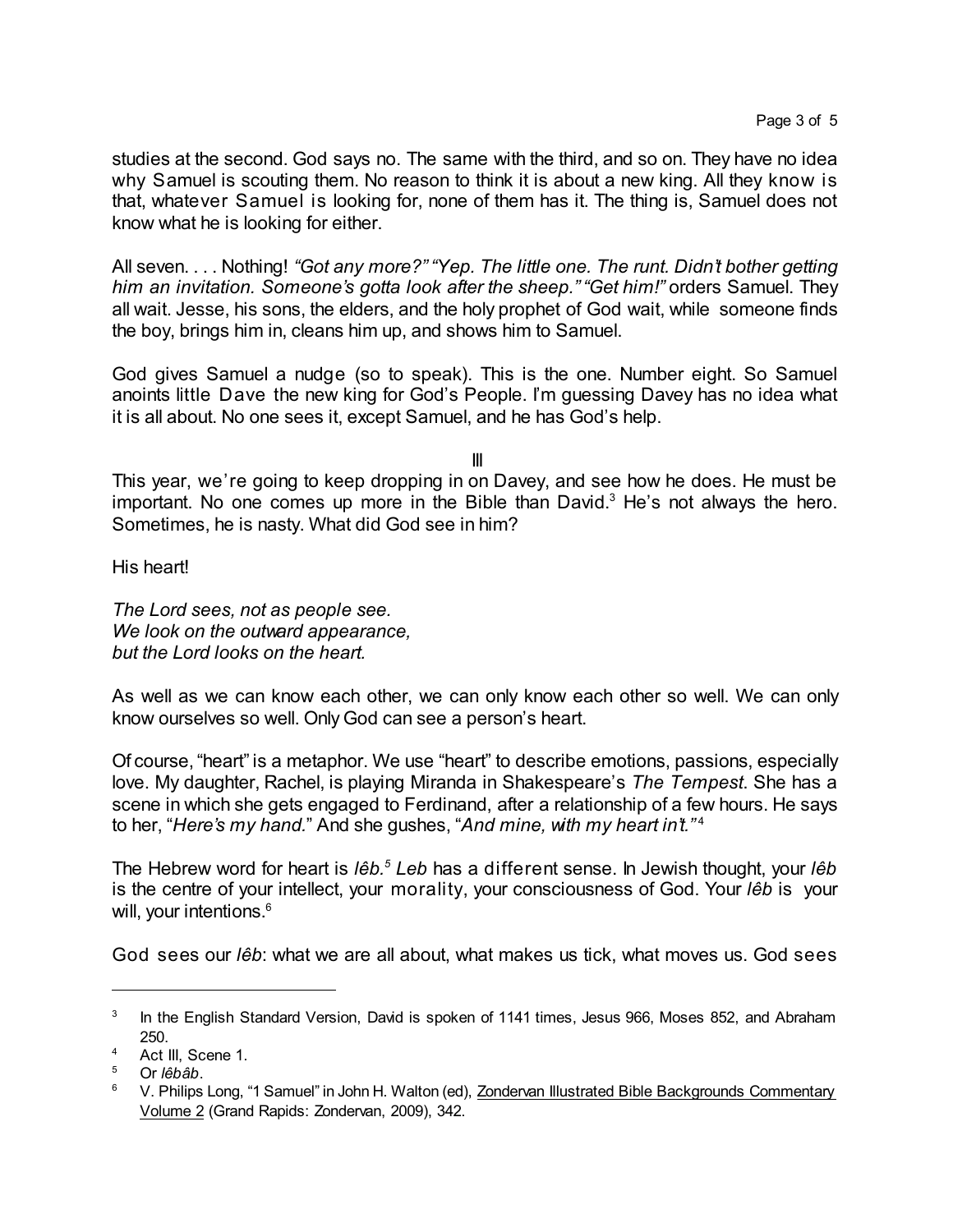fully what we can only catch hints of.

God saw David's *lêb.* Elsewhere, it says that God saw in David someone who was "after God's own *lêb.*"<sup>7</sup> That sounds like God loved David more, but that's our meaning of "heart." What it's really saying is that David's desires fit with God's. David and God share a loyalty. David lives God's purposes.<sup>8</sup>

David will not be perfect. As a husband, he will be a disaster. As a father, he will fail. And, he will kill a lot of people. And his own People will suffer for generations. Often, he will be a role model of what *not* to do. Yet, in the unfolding story of God's salvation—God's salvation of God's People, and God's salvation of the whole world—David will do what God needs to be done.

He's just a kid. He's number eight. He showed up late. But God sees his *lêb*. God sees what we can't see. Even in ourselves.

IV

God sees your heart, your *lêb*. Does that worry you? God knows what you are about, what makes you tick, what moves you. God knows you better than you know you. Does that frighten you?

Think of this. If you are going in for open heart surgery, do you want the surgeon to be able to see your heart?

Listen to this. It's from Paul's  $2<sup>nd</sup>$  letter to the Corinthians:

*The love of Christ controls us, because we have concluded this: one died for the sake of all; therefore, all died. He died for the sake of all so that those who are alive should live not for themselves but for the one who died for them and was raised.*

*So then, from this point on we won't recognize people by human standards. Even though we used to know Christ by human standards, that isn't how we know him now. So then, if anyone is in Christ, that person is part of the newcreation. The old things have gone away, and look, newthings have arrived!*<sup>9</sup>

Because of Jesus . . . because of his love . . . because of his love in his dying for us . . . our heart, our *lêb*, is changed. The Spirit turns my *lêb* from being Greg-focused, to being focused on Christ. I no longer live for myself, but for the one who died and was raised.

 $7$  1<sup>st</sup> Samuel 13:14, quoted in Acts 13:22.

<sup>8</sup> "The phrase 'a man after my own heart' does not mean (as it may sound in English) a special favorite of God. Rather since the heart is the seat of the will and intentions in Hebrew, the phrase simply means that David will be the one who will carry out the purposes of God." Christopher J. H. Wright, The Mission of God: Unlocking the Bible's Grand Narrative (Downers Grove: InterVarsity, 2006), 344.

<sup>&</sup>lt;sup>9</sup> 2<sup>nd</sup> Corinthians 5:14-17 (Common English Bible)